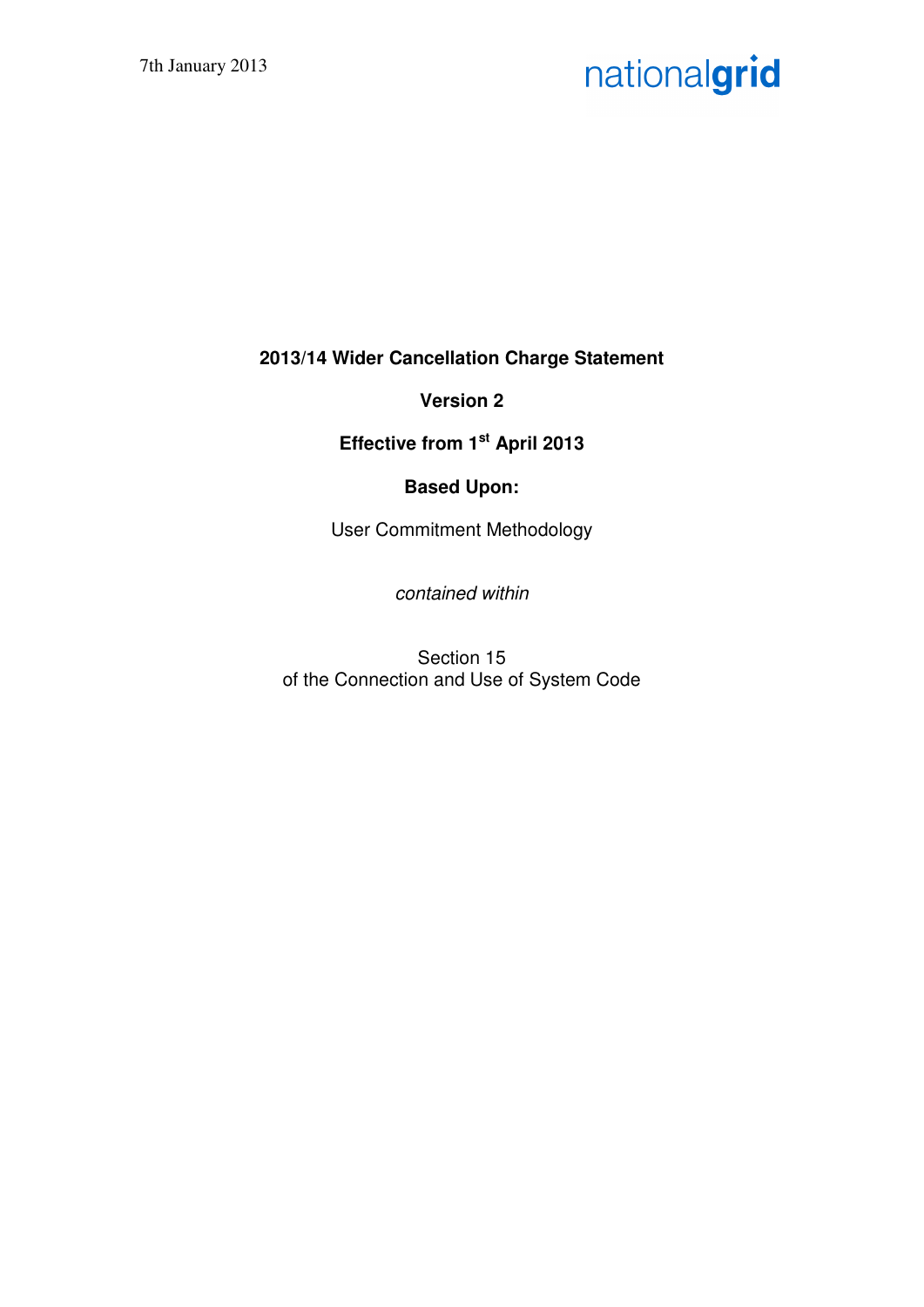#### **Please note that this is a re-issued version of the original Wider Cancellation Charge Tariff published on 17th December 2012 for the reasons detailed below:**

#### **Differences from Version 1**

The key differences between this current statement and the previously published version are that the following two errors have now been corrected:

- the forecast capex used in the previous version included the attributable element which has now been removed thus decreasing the overall capex used in the calculation.
- the calculation should use the required capability per boundary over the forthcoming four year period. The first version of this statement erroneously used the required transfers per boundary.

These changes result in a decrease in the wider cancellation charges forecast in September 2012.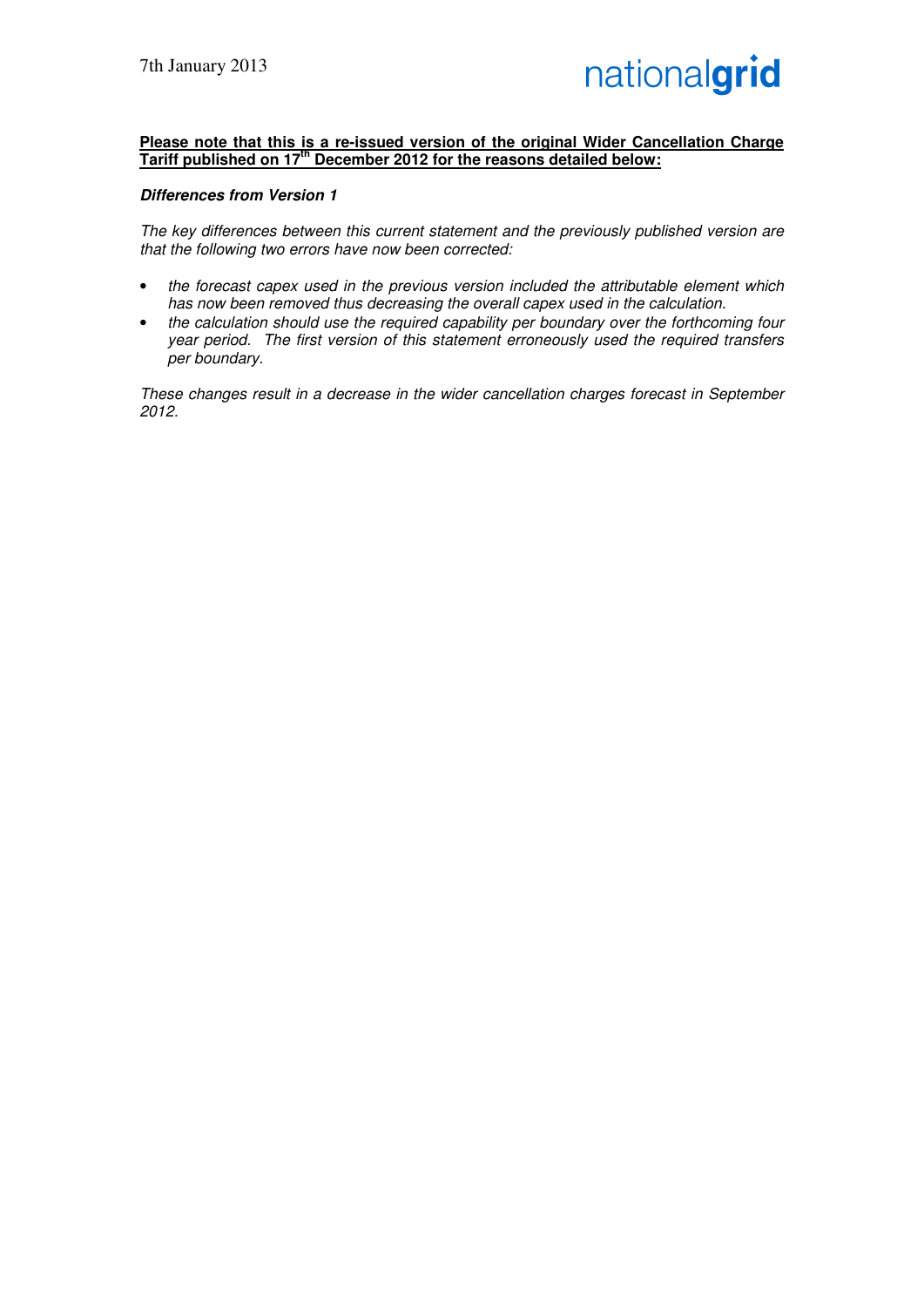# **1. Wider Cancellation Charge Tariff Statement**

#### **1.1 Introduction**

This document is a statement which contains the 2013/14 tariff for the Wider Cancellation Charge payable by users who wish to terminate agreements and/or reduce Transmission Entry Capacity (TEC) or Developer Capacity.

This document also shows the various parameters and variables used to calculate this tariff as well as a forecast for the period through to financial year 2016/17.

#### **1.2 Background**

New arrangements for generation user commitment have been codified as section 15 of the Connection Use of System Code (CUSC) as a result of the CUSC Modification Proposal (CMP) 192. The new arrangements will replace the interim Final Sums methodology and the Interim Generic User Commitment Methodology (IGUCM) for generators, and will take effect from 1 April 2013.

The new arrangements comprise of a generic liability to cover broad system investment (Wider), and a specific liability to cover local generator-driven investment (Attributable).

For full details of the arrangements please refer to the Connection and Use of System Code section 15.

A National Grid guidance document is also available at:

http://www.nationalgrid.com/NR/rdonlyres/16CC2A9D-6732-4C49-A78B-6A9557159AAB/53464/CUSC\_15\_CMP192\_guidance\_v1.pdf

#### **1.3 2013/14 Cancellation Charge Tariff Statement**

| Zone                      | Tariff (£/MW) |  |
|---------------------------|---------------|--|
| Ζ1                        | 29,221.20     |  |
| Z2                        | 21,624.46     |  |
| Z3                        | 18,200.85     |  |
| Z4                        | 16,358.15     |  |
| Z5                        | 10,305.45     |  |
| Z6                        | 9,885.35      |  |
| Z7                        | 6,722.85      |  |
| Z8                        | 3,216.11      |  |
| Z9                        | 1,455.89      |  |
| Z10                       | 1,196.99      |  |
| Z11                       | 1,857.54      |  |
| Z12                       | 959.31        |  |
| Z13                       | 654.03        |  |
| Z14                       | 959.31        |  |
| Z15                       | 342.67        |  |
| Z16                       | 1,973.64      |  |
| Z17                       | 6.553.22      |  |
| Table 1.1 - Charge Tariff |               |  |



# **1.4 Closure and Capacity reduction – Connected Generation**

In the event of notification of a reduction in generating capacity or complete plant closure, Connected Generators will be liable for up to two years Wider Cancellation Charge based on notice of reduction or closure. Please note that the tariff is applicable from the date of notice.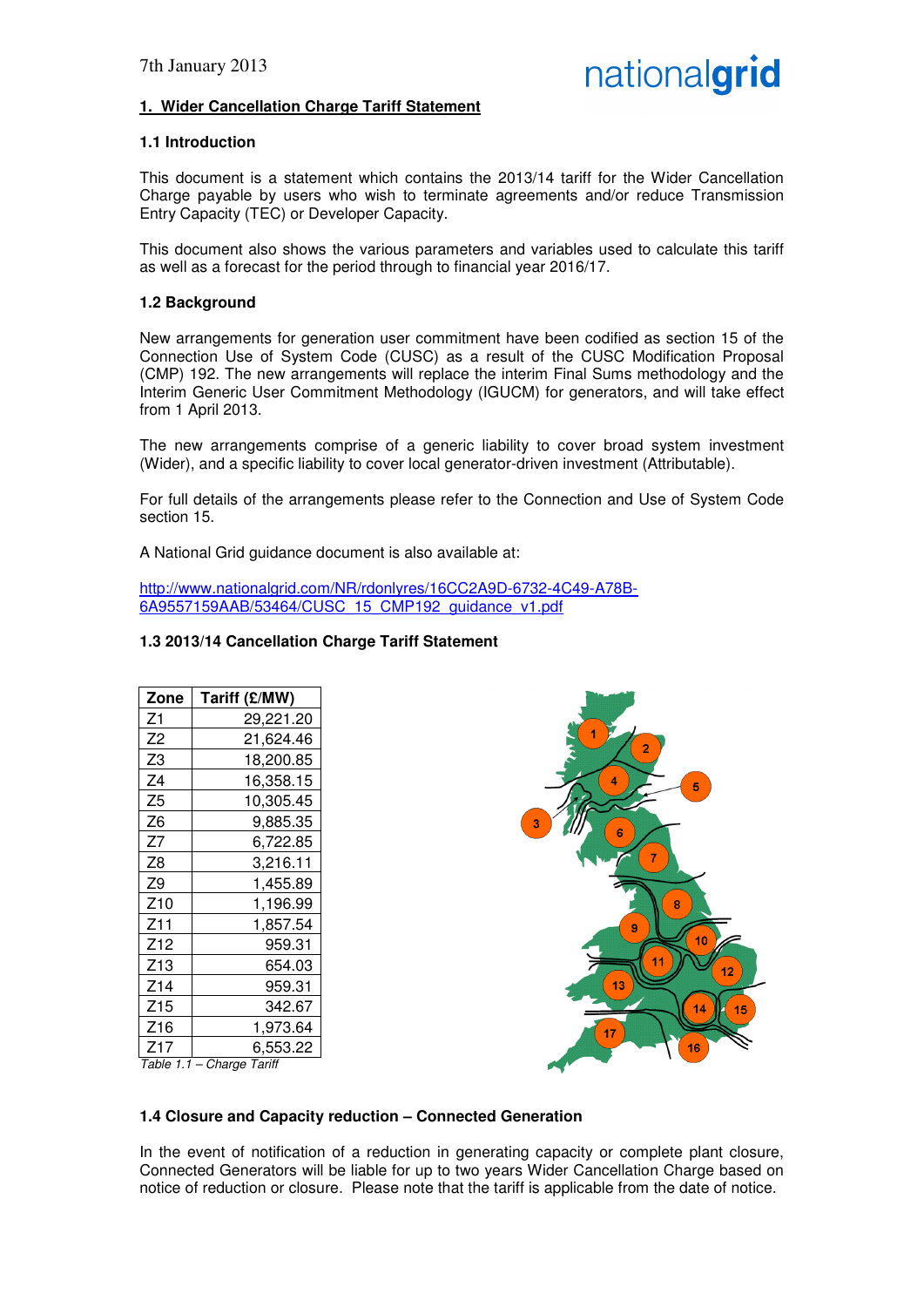# nationalgrid

| Years notice                     | % liability of wider cancellation charge |
|----------------------------------|------------------------------------------|
|                                  | 2%                                       |
|                                  | 75%                                      |
|                                  | 100%                                     |
| $T = k \cdot 40$ Netten Deviasta |                                          |

Table 1.2 – Notice Periods

This liability replaces the previous liability which was equal to Transmission Network Use of System (TNUoS) charges at their contracted capacity.

For comparison, the link below shows the forecast future TNUoS tariffs. http://www.nationalgrid.com/NR/rdonlyres/E4BFA3A5-8920-441F-8C76- 41B3C6F155A7/53213/InitialViewofTNUoSTariffsin13\_14.pdf

# **2.1 Inputs**

The wider cancellation charge is calculated using each TOs forecast of both load related and non load related wider capex. The apportionment of wider capex to each zone is based on the following factors.

| Input                     | <b>Source/Fixed Factor</b> | <b>Description</b>                   |
|---------------------------|----------------------------|--------------------------------------|
| User Risk Factor          | 50%                        | The share of the wider risk          |
|                           |                            | between generation and               |
|                           |                            | consumers.                           |
| Global Asset Reuse Factor | 33%                        | The percentage of the wider          |
|                           |                            | transmission assets which a          |
|                           |                            | TO could potentially reuse on        |
|                           |                            | another project.                     |
| Boundary levels           | Gone Green 2012 as         | Depth of each SYS boundary           |
|                           | shown in ETYS 2012         | multiplied by the increase in        |
|                           |                            | required capability on that          |
|                           |                            | boundary.                            |
| Boundary non compliance   | Gone Green 2012 as         | Ratio between available              |
| factors                   | shown in ETYS 2012         | capacity and required                |
|                           |                            | capability on each boundary.         |
| Generation base           | Contracted Background as   | <b>Current and Future Generation</b> |
|                           | shown in ETYS 2012         | by zone.                             |
| Capex data                | April 2012 RIIO T-1        | Sum of TO's Capex excluding          |
|                           |                            | any attributable works cost.         |

**Table 2.1 – Calculation Inputs** 

\* In a change to the forecast figures which were made available in September 2012 the boundary non compliance factor is now calculated using capabilities from a scenario based background (Gone Green 2012), to ensure that these calculations are made on a consistent basis with information already published and available in National Grid's Electricity Ten Year Statement (ETYS). This change to move to a more scenario based approach towards our analysis and to produce the first ETYS was consulted on with the industry and should give a more realistic view of the future.

The previously published forecast figures used the contracted background capabilities. The scenario based increases in capabilities over the 4 year period to 2016 are generally lower than in the contracted dataset which has driven a decrease in overall wider liabilities.

Please note that for further information on boundary compliance, future reinforcements, which zones impact on each boundary, capabilities and required transfers please refer to Chapter 3 of the Electricity Ten Year Statement (ETYS) which can be accessed by following the link below:

http://www.nationalgrid.com/uk/Electricity/ten-year-statement/current-elec-tys/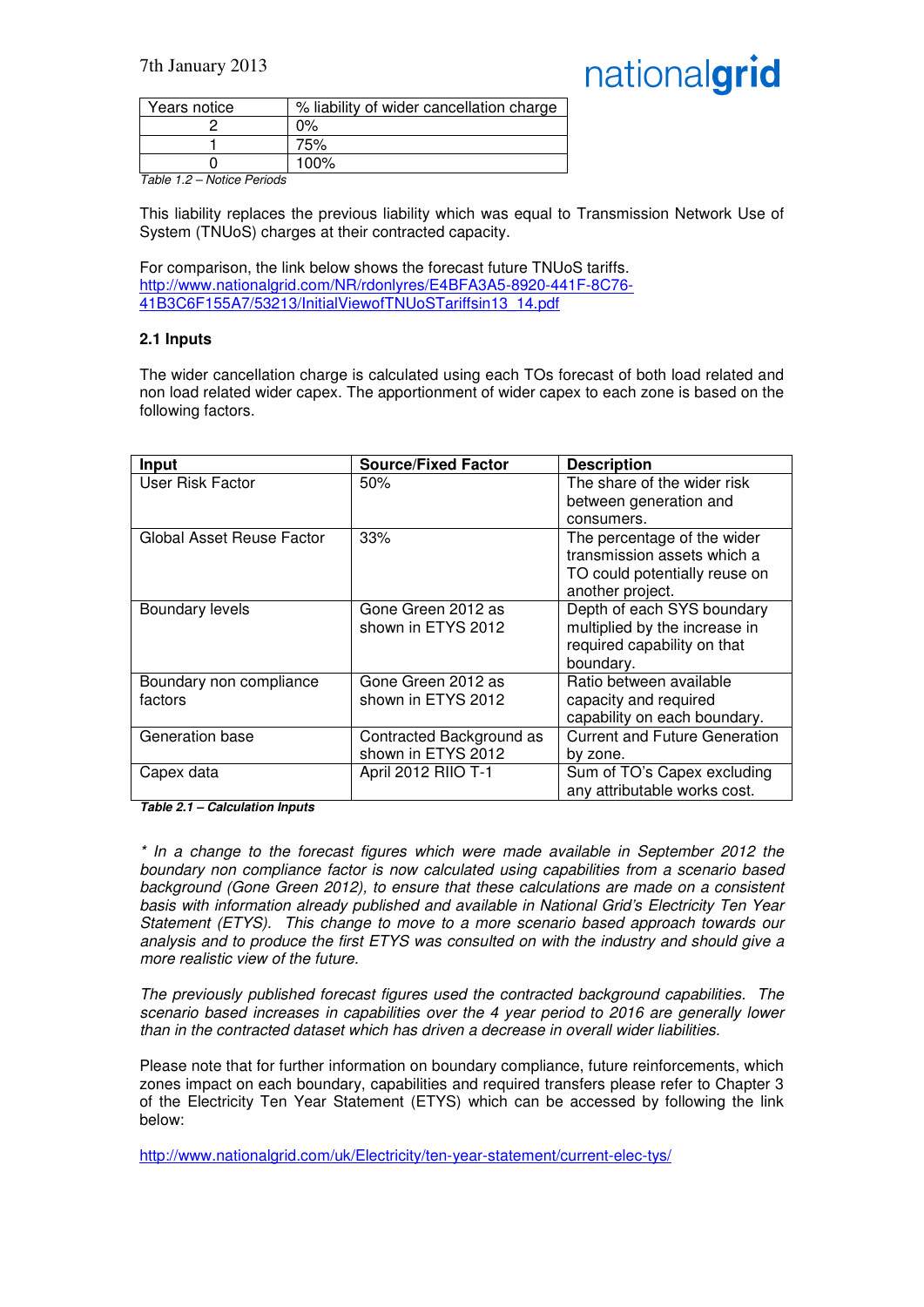# **3. Calculation Variables 2013/14**

This section shows details of the capital expenditure (capex) figures and boundary data that feed into the calculation of the wider cancellation charge tariff.

# **3.1 Capex**

Table 3.1 shows the load related (LR) and non load related (NLR) capex figures for each of the three current onshore TOs, namely National Grid Electricity Transmission (NGET), Scottish Hydro Electric Transmission (SHE Transmission) and Scottish Power Transmission (SPT), for the 2013/14 period;

|                                      | £m    |
|--------------------------------------|-------|
| <b>NGET LR Capex</b>                 | 1,056 |
| <b>NGET NLR Capex</b>                | 569   |
| <b>NGET Attributable</b>             | -442  |
| <b>NGET Wider Capex</b>              | 1,184 |
|                                      |       |
| <b>SHE Transmission LR Capex</b>     | 682   |
| <b>SHE Transmission NLR Capex</b>    | 21    |
| <b>SHE Transmission Attributable</b> | -455  |
| <b>SHE Transmission Capex</b>        | 248   |
|                                      |       |
| <b>SPT LR Capex</b>                  | 287   |
| <b>SPT NLR Capex</b>                 | 66    |
| <b>SPT Attributable</b>              | -68   |
| <b>SPT Wider Capex</b>               | 285   |
|                                      |       |
| <b>Total</b>                         | 1,718 |

Table 3.1 – Capex Figures

**\*** The table above shows a forecast of capex figures for the three current onshore TOs for the 2013/14 period less any attributable capex costs which relate to local rather than wider works.

# **2.2 Boundary Data**

Table 3.2 shows by zone the boundary capabilities, required increase in capabilities and compliance factors used to calculate the 2013/14 tariff:

|                 | <b>Boundary</b> | <b>Required</b><br><b>Capability</b> | Compliance    |
|-----------------|-----------------|--------------------------------------|---------------|
| <b>Boundary</b> | Capability (MW) | Increase (MW)                        | <b>Factor</b> |
| B1              | 530             | 1,470                                | 50%           |
| B2              | 1,600           | 1,050                                | 94%           |
| B <sub>3</sub>  | 350             | 35                                   | 83%           |
| B <sub>4</sub>  | 1,750           | 1,250                                | 83%           |
| B5              | 3,473           | 172                                  | 100%          |
| B <sub>6</sub>  | 3,300           | 1,000                                | 81%           |
| B7              | 2,200           | 1,400                                | 82%           |
| B <sub>8</sub>  | 11,300          |                                      | 100%          |
| B <sub>9</sub>  | 12,600          |                                      | 100%          |
| <b>B10</b>      | 5,800           |                                      | 100%          |
| <b>B11</b>      | 9,400           | 700                                  | 100%          |
| <b>B12</b>      | 5,800           |                                      | 100%          |
| <b>B13</b>      | 1,800           |                                      | 100%          |
| <b>B14</b>      | 9,600           | 400                                  | 100%          |
| <b>B15</b>      | 6,400           |                                      | 100%          |
| <b>B16</b>      | 15,200          |                                      | 100%          |
| <b>B17</b>      | 6,343           |                                      | 100%          |

Table 3.2 – Boundary Data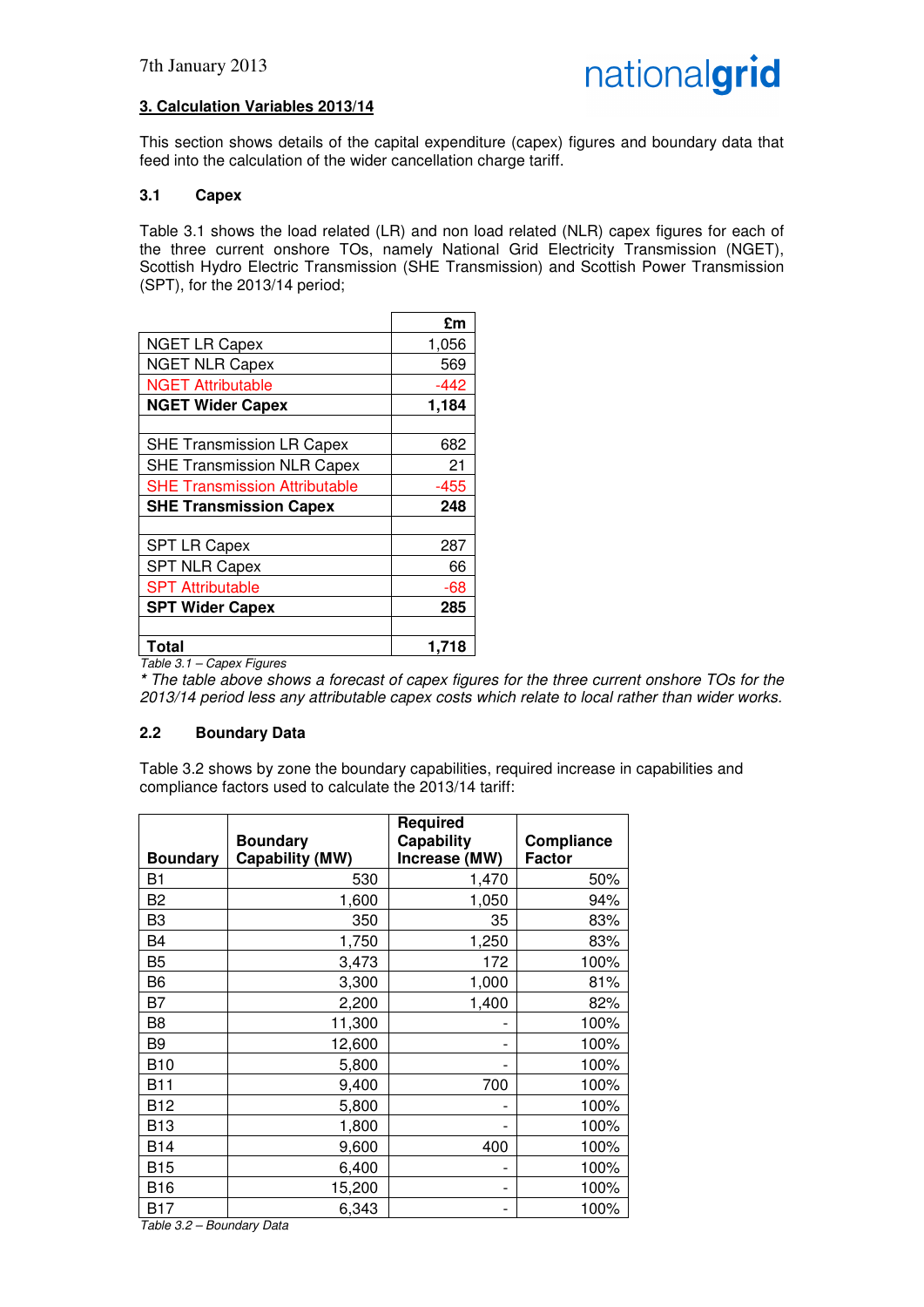# **4 Forecasts**

# **4.1 Capex**

Table 4.1 shows the forecast load related and non load related capex figures for the three financial years beyond 2013/14 shown section 2.1 of this document:

|                                   | 14/15  | 15/16  | 16/17  |
|-----------------------------------|--------|--------|--------|
|                                   | £m     | £m     | £m     |
| <b>NGET LR Capex</b>              | 1,360  | 1,339  | 1,356  |
| <b>NGET NLR Capex</b>             | 593    | 553    | 507    |
| <b>NGET Attributable</b>          | $-544$ | $-619$ | $-721$ |
| <b>NGET Wider Capex</b>           | 1,408  | 1,272  | 1,143  |
|                                   |        |        |        |
| <b>SHE Transmission LR Capex</b>  | 777    | 646    | 473    |
| <b>SHE Transmission NLR Capex</b> | 19     | 22     | 26     |
| <b>SHETL Attributable</b>         | -397   | $-336$ | $-256$ |
| <b>SHE Transmission Capex</b>     | 399    | 333    | 242    |
|                                   |        |        |        |
| <b>SPT LR Capex</b>               | 315    | 231    | 133    |
| <b>SPT NLR Capex</b>              | 67     | 68     | 81     |
| <b>SPT Attributable</b>           | -127   | $-116$ | -64    |
| <b>SPT Wider Capex</b>            | 256    | 183    | 150    |
|                                   |        |        |        |
| <b>Total</b>                      | 2,065  | 1,789  | 1,536  |

Table 4.1 – Forecast Capex

#### **4.2 Tariffs**

Table 4.2 shows the forecast of the wider cancellation charge tariff for the three financial years beyond the published statement shown in section 1.3 of this document:

| Zone               | 14/15 Tariff<br>(£/MW) | 15/16 Tariff<br>(E/MW) | 16/17 Tariff<br>(£/MW) |
|--------------------|------------------------|------------------------|------------------------|
| Z1                 | 36,819.93              | 31,064.23              | 25,712.50              |
| Z <sub>2</sub>     | 26,951.62              | 22,879.29              | 19,101.03              |
| Z <sub>3</sub>     | 22,412.74              | 19,156.87              | 16,144.05              |
| Z <sub>4</sub>     | 20,215.53              | 17,243.87              | 14,491.84              |
| Z <sub>5</sub>     | 12,461.60              | 10,762.54              | 9,197.33               |
| Z <sub>6</sub>     | 11,980.50              | 10,333.71              | 8,815.76               |
| Z7                 | 8,015.18               | 6,978.95               | 6,028.16               |
| Z <sub>8</sub>     | 3,532.37               | 3,227.39               | 2,958.33               |
| Z <sub>9</sub>     | 1,505.90               | 1,426.69               | 1,362.20               |
| Z <sub>10</sub>    | 1,238.11               | 1,172.98               | 1,119.96               |
| Z11                | 1,921.34               | 1,820.27               | 1,738.00               |
| Z12                | 1,087.90               | 975.29                 | 873.96                 |
| Z <sub>13</sub>    | 676.50                 | 640.91                 | 611.94                 |
| Z14                | 1,087.90               | 975.29                 | 873.96                 |
| Z15                | 354.44                 | 335.80                 | 320.62                 |
| Z <sub>16</sub>    | 2,041.43               | 1,934.05               | 1,846.62               |
| Z17<br>$T - L - L$ | 6,778.32               | 6,421.76               | 6,131.49               |

Table 4.2 – Forecast Tariffs

Please note that the forecast figures shown in table 4.2 are calculated using the current capability and transfer data and the forecast capex figures from the three onshore TOs. **These figures are indicative** and therefore subject to change as capex forecasts are updated by the transmission companies on an annual basis.